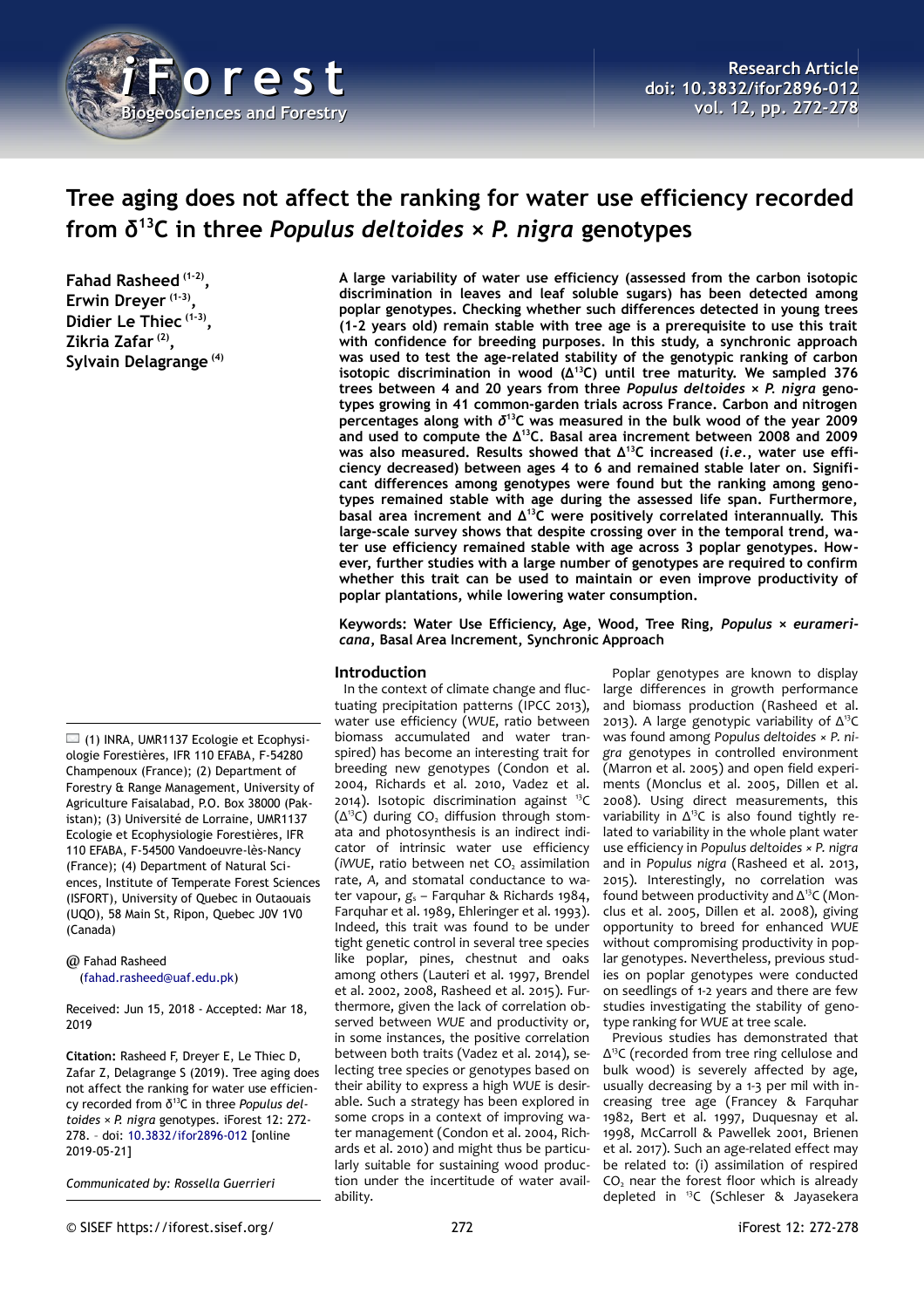1985); (ii) re-assimilation of respired  $CO<sub>2</sub>$  retained within the plant canopy (Francey & Farquhar 1982); (iii) decreasing hydraulic conductivity of xylem conduits with age (Monserud & Marshall 2001); (iv) reduced total soil-to-leaf hydraulic conductance with tree size (McCarroll & Loader 2004); or (v) tree height and light availability (Brienen et al. 2017). Records of Δ<sup>13</sup>C in leaves and phloem sap of poplars with different ages revealed a rather stable ranking of the genotypic differences with tree age (Bonhomme et al. 2008). More recently, using a diachronic approach, several genotypes of *Populus deltoides × P. nigra* growing in common gardens were compared and the effects of ageing (from 5 to 20 years) on the genotype ranking were studied using the  $\Delta$ <sup>13</sup>C signals in tree rings as a surrogate for *WUE* (Rasheed et al. 2011). In the latter study, small changes in  $\Delta^{13}$ C with tree age and no significant interaction between genotype and tree age were found, reinforcing the pertinence of ranking genotypes using Δ<sup>13</sup>C. However, in a such diachronic study, the influence of long-term environmental variability and annual effects related to rainfall on  $\Delta^{13}$ C is assumed similar as the sampled trees were grown in common gardens that experienced the same environmental conditions.

In the present study we used a synchron-

ic approach where Δ<sup>13</sup>C was recorded and compared in tree rings with same formation date, but from tree of different ages and contrasting environmental conditions. This sampling technique was used to minimise long-term environment effect and maximise age effect. Three different genotypes of *Populus deltoides × P. nigra* were used and carbon isotopic composition (*δ* <sup>13</sup>C) of the bulk wood from the year 2009 was measured and Δ<sup>13</sup>C was computed. Since cellulose and lignin are the major components of bulk wood, and due to different biochemical pathways involved in their formation, the carbon isotopic signals of these two components are also different, *i.e.*, lignin is ~3‰ depleted than cellulose (Loader et al. 2003, McCarroll & Loader 2004). Any variation in cellulose:lignin ratio can potentially affect the overall *δ* 13C signals of whole wood. Therefore, the variation in carbon percentage in the whole wood was investigated, that potentially elucidates the variation of lignin in the bulk wood (Lamlom & Savidge 2003). Moreover, nitrogen percentage in the bulk wood that can give insight regarding the tree response to the variation of available soil nitrogen resource (Guerrieri et al. 2011, Billings et al. 2016) was also measured.

The main difficulty of the synchronic approach is the lack of large-scale common



<span id="page-1-0"></span>**Fig. 1** - Location of 41 sampling sites across France. Each site is represented by a closed star.

garden grouping a sufficient number of genotypes with different ages. We therefore used 41 small common gardens [\(Fig. 1\)](#page-1-0) maintained in different locations in France by the *Institut du Développement Forestier* (IDF-CNPF) and gathered samples for three genotypes of *Populus deltoides × P. nigra*. Using this approach, we tested the hypotheses that: (i) water use efficiency estimated from  $\Delta^{13}$ C in wood is affected by tree age; and (ii) genotype ranking based on  $\Delta$ <sup>13</sup>C does not change with tree age.

# **Material and methods**

The aim of this study was to evidence the effect of age on stability of genotype ranking for  $\Delta^{13}$ C. However, studying long-term physiological response in trees can be tricky because of age and environmental signals overlapping each other. Therefore, maximising age-related signals through appropriate sampling technique becomes a prerequisite. In this regard a synchronic technique, where carbon isotope discrimination was compared among tree rings with same formation date but from trees of different ages and environments, thereby maximising the age signal. A major constraint while applying such technique is to find a large number of poplar genotypes of different ages in a common garden. To obtain a satisfying sample of trees of different ages in different genotypes and environments, we sampled trees across a large number of plantations in France [\(Fig. 1\)](#page-1-0). These small plantations were established by the *Centre National de la Propriété Forestière – Institut pour le Développement Forestier* (CNPF-IDF) to compare the local performance of genotypes.

## *Study sites*

The genotypes were planted in plots of 25 trees at a distance of 7 × 7 m, *i.e.*, at a density of 204 stems ha<sup>-1</sup>. Forty-one sites were selected [\(Fig. 1\)](#page-1-0) which were located all over France (see Tab. S1 in Supplementary material for site information and spatial coordinates). Sites covered a large range of climates with mean annual temperature from 10 to 14 °C and precipitation from 600 to 1200 mm. Sampling sites were subsequently categorised as water available (WA, annual rainfall from 1000 to 1200 mm) or water limiting (WL, annual rainfall from 600 to 800 mm; precipitation record maintained by the *Centre National de la Propriété Forestière – Institut pour le Développement Forestier*, CNPF-IDF).

# *Sample collection and preparation*

We focused on 3 *Populus deltoides × P. nigra* genotypes: *Koster, I-214* and *Dorskamp*, as these genotypes are known to display contrasting  $\Delta^{13}$ C at leaf level (Monclus et al. 2005). Moreover, they were present in a large number of the surveyed plantations and covered the different age classes. The last annual ring corresponding to year 2009 was sampled in February 2010 with an increment borer (0.5 cm<sup>2</sup>) on  $-5$  trees site<sup>-1</sup>

**iForest –**

**Bio geoscie**

**nces a nd Forestry**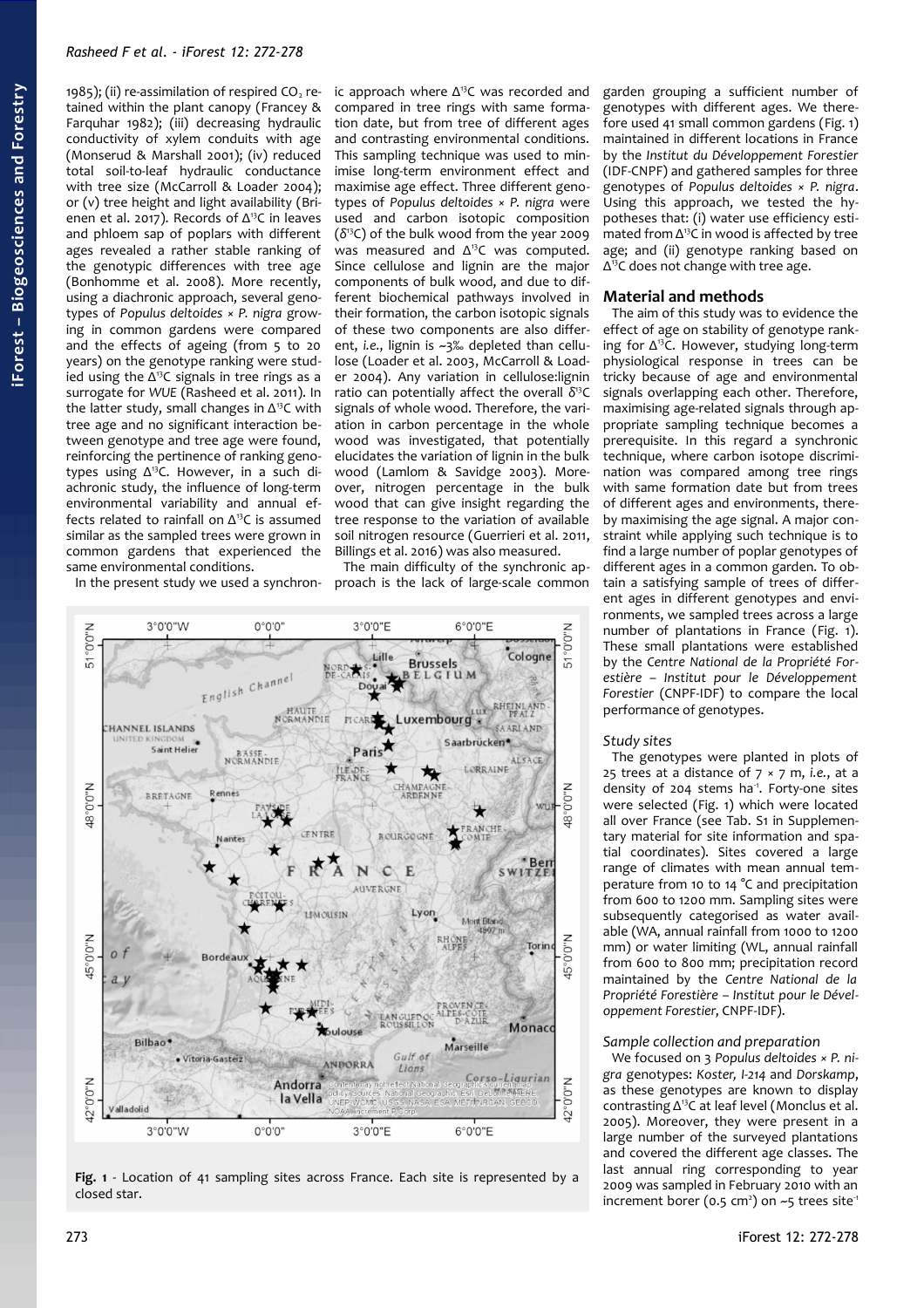<span id="page-2-1"></span>**Tab. 1** - Carbon and nitrogen percentage, and Δ<sup>13</sup>C measured on the bulk wood from the year 2009 from three genotypes of *Populus deltoides × P. nigra* aged from 4 to 18 years. Data was analyzed using linear mixed model for the effects of genotype (G), age (A) and interaction (G  $\times$  A). Table shows the mean values ( $\pm$  SE) combining all age classes. Different letters indicate significant genotype differences after multi-comparison test (Tukey HSD, P < 0.05).

| Variable          | Clone                         |                         |                        |         | Effect (Prob.) |              |  |
|-------------------|-------------------------------|-------------------------|------------------------|---------|----------------|--------------|--|
|                   | Dorskamp                      | $1 - 214$               | Koster                 |         | A              | $G \times A$ |  |
| C %               | $46.8 \pm 0.28$ <sup>a</sup>  | 47.7 ± 0.097 $^{\circ}$ | 47.7 ± 0.10 $^{\circ}$ | < 0.001 | 0.051          | 0.305        |  |
| N %               | $0.154 \pm 0.004$             | $0.14 + 0.007$          | $0.168 \pm 0.007$      | 0.248   | < 0.001        | 0.734        |  |
| $\Delta^{13}C(%)$ | $20.3 \pm 0.076$ <sup>a</sup> | $19.9 \pm 0.053$ b      | 19.4 ± 0.078 $\degree$ | < 0.001 | < 0.001        | < 0.001      |  |
| BAI $(cm2 yr-1)$  | $88.4 \pm 9.54$               | $103 \pm 11.0$          | $107.3 \pm 13.4$       | 0.467   | 0.023          | 0.167        |  |

genotype<sup>1</sup>, yielding 376 samples. All cores were divided into seven age classes, *i.e.*, 4, 7, 9, 11, 13, 15 and 18 years. In order to minimise the environmental effect on  $\Delta^{13}$ C: (i) date effect was discarded as all cores corresponded to year 2009; and (ii) site effect was averaged in each age class by ensuring the representation of trees from both site types, *i.e.*, WA and WL sites.

The ring formed in 2009 was carefully separated from the adjacent one and from bark with a sharp razor blade. After drying at 70 °C for 48h, each ring was ground separately into fine homogeneous powder using a ring grinder (SODEMI, CEP Industries Department, Cergy-Pontoise. France). One mg of the resulting wood powder was weighed in tin capsules for  $\delta^{13}$ C analysis.

# *Carbon and nitrogen percentage and carbon isotope analysis*

Wood powder was combusted at 1050 °C in sealed evacuated quartz tubes containing cobalt oxide and chromium oxide as catalyst, and an amount of pure oxygen. The gases produced during combustion, CO2, H2O and NOx were passed through a reduction tube where  $N_2$  was produced and excess of oxygen was removed. Water was trapped by using anhydrous magnesium perchlorate and after reversible absorption, carbon and nitrogen percentages were measured in an elemental analyser (NA 1500-NC® , Carlo Erba, Milan, Italy – Rasheed et al. 2011). Finally, combusted products were separated by gas chromatography and the CO<sub>2</sub> was delivered to an isotope ratio mass spectrometer (Delta-S ® , Finnigan, Bremen, Germany). Carbon isotope composition was expressed as  $\delta^{13}C$ (eqn. 1):

$$
\delta^{13} C = (R_{sample} / R_{standard} - 1) \cdot 1000 \tag{1}
$$

where *R*<sub>sample</sub> and *R*<sub>standard</sub> are the <sup>13</sup>C/<sup>12</sup>C ratios in a sample and the standard (Vienna-Pee Dee Belemnite) respectively. Accuracy of the measurements was ± 0.1‰. Carbon isotope discrimination between atmosphere and wood was calculated as (eqn. 2):

$$
\Delta^{13} C = \frac{\delta^{13} C_{air} - \delta^{13} C_{wood}}{1 + \delta^{13} C_{wood} / 1000}
$$
 (2)

where  $\delta^{13}C_{air}$  is the carbon isotope composition of  $CO<sub>2</sub>$  in the atmosphere and  $\delta^{13}C_{wood}$ is the carbon isotope composition of the

wood powder. Given that *δ* <sup>13</sup>Cair was -8.07‰ during 2003 and an annual decrease of 0.0281‰ (McCarroll & Loader 2004), *δ* <sup>13</sup>Cair was estimated at -8.24‰ for 2009. We assumed that the mean value of  $δ<sup>13</sup>C<sub>air</sub>$  was similar across sites and did only marginally change with the season.

# *Basal area increment*

The data corresponding to annual circumference (cm) of each individual tree was acquired through the annual growth records from the *Centre National de la Propriété Forestière-Insitut pour le Développement Forestier*. Assuming trunks were circular in section, circumference was used to calculate the radius and eventually basal area for the years 2008 and 2009. BAI  $(\text{cm}^2 \text{ y}^4)$ for year 2009 was calculated as the difference between the total area corresponding to years 2009 and 2008.

# *Statistical analysis*

Normality and homoscedasticity of data were checked graphically with residual *vs.* predicted and normal quantile-to-quantile plots. The data set covering the seven age classes was analysed using linear mixed models fitted with genotype, age and their interaction as fixed effects and site as a random effect. Multiple comparison tests (*post-hoc* Tukey HSD test) were used to evaluate pairwise differences between age classes within each genotype. Further-

more, each age class was tested for genotype effect and *post-hoc* Tukey HSD test were used to evaluate pair-wise differences between genotypes within each age class. All tests were performed with R (R Core Team 2012) and R packages "nlme" (Pinheiro et al. 2012) and "multcomp" (Hothorn et al. 2008). All tests and correlations were declared significant at *P* < 0.05.

# **Results**

# *Carbon and nitrogen percentage*

<span id="page-2-0"></span>Variance between sites was smaller than residual variance (intercept = 0.731; residuals =  $1.84$ ) and model R<sup>2</sup> resulted at 0.547 for carbon percentage. No genotype-age interaction was detected in the carbon percentage of bulk wood. It differed significantly among genotypes ( $P < 0.001 - for$ means, see [Tab. 1\)](#page-2-1). A non-significant trend with age was detected due to the slightly lower carbon percentage values at the age of 13 yrs. Nevertheless, carbon percentage did not display any significant trend related to age [\(Fig. 2\)](#page-2-0). Variance between sites was smaller than residual variance (intercept  $=$ 0.009; residuals = 0.071) and model  $R^2$  resulted at 0.525 for nitrogen percentage. For the nitrogen percentage, no interaction between genotype and age was found. Nitrogen percentage did not differ among genotypes but declined significantly with age ( $P < 0.001$ ); it dropped from

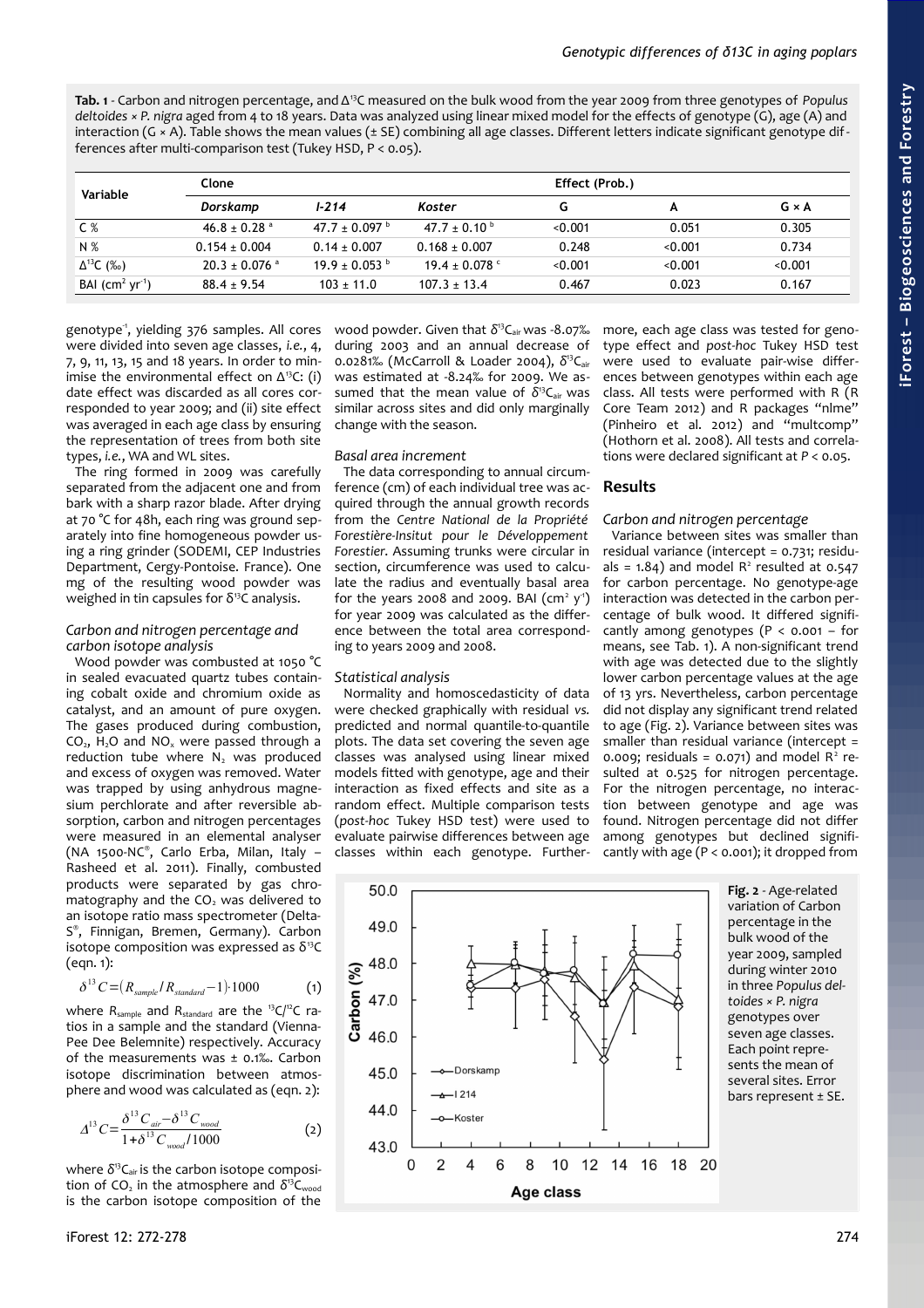<span id="page-3-2"></span>**Fig. 3** - Age-related variation of mean nitrogen percentage in the bulk wood of the year 2009, sampled during winter 2010. The curve represents the means of three *Populus deltoides × P. nigra* genotypes over seven age classes. Error bars represent ± SE and different letters indicate significant differences between age classes after Tukey HSD test  $(P < 0.05)$ .

<span id="page-3-1"></span>**Fig. 4** - Age-related variation in carbon isotope discrimination  $(\Delta^{13}C)$  in the 2009 year-ring for three *Populus deltoides × P. nigra* genotypes (a) *Dorskamp*, (b) *I 214* and (c) *Koster*. Each point represents a mean value from several sites. Error bars represent ± SE and different letters indicate significant differences between age classes for each genotype after Tukey HSD test  $(P < 0.05)$ .



0.19 down to 0.11% over the tested period [\(Fig. 3\)](#page-3-2).

## *Age and genotype effects for Δ<sup>13</sup>C*

Variance between sites was smaller than residual variance (intercept = 0.38; residuals =  $0.51$ ) and model  $R<sup>2</sup>$  resulted at 0.99.

Δ <sup>13</sup>C variation was significantly explained by an interaction between genotype and age (P < 0.001 – [Tab. 1\)](#page-2-1). A detailed *post-hoc* analysis revealed that an age effect was detectable in all three genotypes [\(Fig. 4\)](#page-3-1). There was a significant increase of  $\Delta^{13}$ C by 2‰ from 4 to 9 yrs in *Dorskamp* and *Koster*

<span id="page-3-0"></span>**Tab. 2** - Carbon isotopic discrimination (± SE) between atmosphere and bulk wood (Δ13C) in the year 2009 for three *Populus deltoides × P. nigra* genotypes (Dorskamp, I-214 and Koster). Each age class was tested for genotype effect (F-value and P-value) and different letters indicate a significant genotype difference for each age class after Tukey HSD test  $(P < 0.05)$ .

| Age class<br>(yrs) | df | Dorskamp                      | $1 - 214$                     | Koster                        | F-value | P-value |
|--------------------|----|-------------------------------|-------------------------------|-------------------------------|---------|---------|
| 4                  | 43 | $18.9 \pm 0.156$ <sup>a</sup> | $19.3 \pm 0.107$ <sup>a</sup> | $18.1 \pm 0.132$ <sup>b</sup> | 22.3    | < 0.001 |
| 7                  | 47 | $20.3 \pm 0.179$ <sup>a</sup> | $20.0 \pm 0.172$ <sup>a</sup> | $18.7 \pm 0.179$ <sup>b</sup> | 18.4    | < 0.001 |
| 9                  | 88 | $20.1 \pm 0.103$ <sup>a</sup> | $20.3 \pm 0.079$ <sup>a</sup> | $19.5 \pm 0.096$ b            | 17.9    | < 0.001 |
| 11                 | 80 | $20.9 \pm 0.191$ <sup>a</sup> | $19.9 \pm 0.095$ <sup>b</sup> | $19.8 \pm 0.136$ b            | 13.8    | < 0.001 |
| 13                 | 24 | $20.8 \pm 0.095$              | $20.3 \pm 0.175$              | $20.3 \pm 0.150$              | 3.03    | 0.069   |
| 15                 | 34 | $20.6 \pm 0.161$ <sup>a</sup> | $20.1 \pm 0.077$              | $19.8 \pm 0.103$ <sup>b</sup> | 9.26    | < 0.001 |
| 18                 | 39 | $20.8 \pm 0.092$ <sup>a</sup> | $19.7 \pm 0.151$ <sup>b</sup> | $19.6 \pm 0.443^{\circ}$      | 19.6    | < 0.001 |

[\(Fig. 4a](#page-3-1), [Fig. 4c](#page-3-1)) and a less visible one in *I-214* [\(Fig. 4b](#page-3-1)) where it increased from 4 to 7 yrs and remained almost stable afterwards. Genotype effect within each age group was found significant and was assessed with *post-hoc* Tukey HSD test [\(Tab. 2\)](#page-3-0). In the young age classes (4 to 9 yrs), *Koster* displayed the lowest mean  $\Delta^{13}$ C followed by *Dorskamp* and *I-214* that displayed similar values. At higher ages, *Koster* and *I-214* displayed the lowest and *Dorskamp* displayed the highest mean  $\Delta^{13}$ C, with the exception of age class of 13 yrs, where no significant difference could be detected.

#### *Inter annual and genotype correlation between Δ<sup>13</sup>C and BAI*

The average BAI of the year 2009 was homogenous among the three genotypes over the tested period [\(Tab. 1\)](#page-2-1), and therefore the genotypic differences in  $\Delta^{13}$ C were independent from any difference in radial growth rate. The inter annual variation of BAI due to the age effect was positively correlated to  $\Delta^{13}$ C in the three genotypes [\(Fig. 5\)](#page-4-0)

# **Discussion**

The present research was aimed to assess the stability of genotype differences in water use efficiency (*WUE*) with tree age; we compared three cultivars of *Populus deltoides × P. nigra* for this trait in plantation *in situ* across France and used a synchronic approach, based on Δ<sup>13</sup>C recorded from the year 2009 of individuals with different ages.

#### *Genotype and age effect on Δ<sup>13</sup>C and relationship with BAI*

Whole wood consists of complex mixtures of molecules like cellulose, hemicellulose and lignin with variable isotopic signatures. Early studies used whole wood for the isotopic analysis on tree rings. However, the isotopic composition of individual wood components differs largely (Wilson & Grinsted 1977). Thus, we suspected that the observed significant genotypic difference in mean  $\Delta^{13}$ C could potentially be due to changes in cellulose *vs.* lignin ratios with contrasting isotopic signals. Although previous studies have shown that using whole wood is better than inducing extraction error while using cellulose to measure  $δ<sup>13</sup>C$ (Guy & Holowachuk 2001, Rasheed et al. 2011), in this study we minimised this effect by using the last annual ring (2009, with same cambial age) for isotope analysis.

Our results showed the existence of an age effect on  $\Delta^{13}$ C, where  $\Delta^{13}$ C increased to a larger extent during first age classes of 4- 11 years in two genotypes (*Dorskamp* and *Koster*). This positive trend in Δ<sup>13</sup>C with age is contrary to several previous studies reporting age-related decreases in  $\Delta^{13}C$  using different dendrochronological approaches (Bert et al. 1997, Duquesnay et al. 1998, Mc-Carroll & Pawellek 2001, Penuelas et al. 2008).  $Δ<sup>13</sup>$ C has been expected to be an estimator of water use efficiency (Farquhar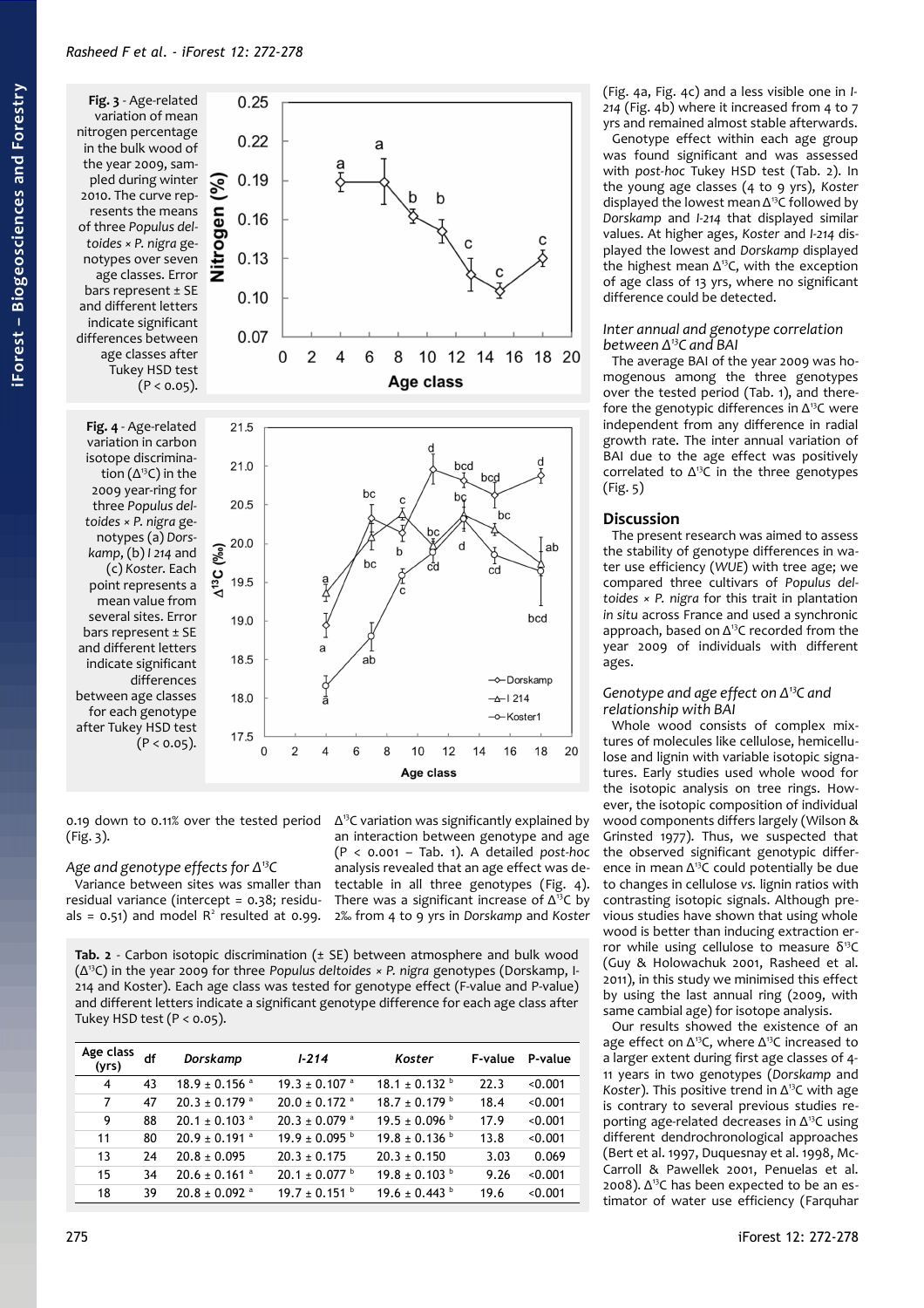<span id="page-4-0"></span>*Genotypic differences of δ13C in aging poplars*



age effect on  $\Delta^{13}$ C and demonstrated that duration and extent of age effect is variable according to many species (Leavitt 2010). In this context, genotype ranking made on young plants were susceptible to change with age. Our results showed that genotype ranking shuffled across first age class (4 years) to seventh age class (18 years), *i.e.*, *I-214* displayed highest and *Koster* the lowest Δ<sup>13</sup>C values in the first age class (4 years), whereas *I-214* was ranking second in the seventh age class (18 years). In spite of rank shuffling with age, genotypic ranking for mean  $\Delta^{13}$ C values matched with that found by Marron et al.

et al. 1989). Several studies have shown a clear negative correlation between Δ<sup>13</sup>C and *A/g*s (intrinsic water use efficiency, *iWUE*) and *WUE* (whole-plant water use efficiency – Ripullone et al. 2004, Cernusak et al. 2008, Rasheed et al. 2013). Thus, increase in  $\Delta^{13}$ C with age in our study reflects a decrease in *iWUE* with age. This decrease in *iWUE* (*A/g*s) can either be due to decreased  $CO<sub>2</sub>$  assimilation rate (A) or increased stomatal conductance (g<sub>s</sub> - Farquhar & Richards 1984, Condon et al. 2004). Furthermore,  $\Delta^{13}$ C and tree growth are often correlated depending upon the growth environment. This correlation was found to be positive for some species, *i.e.*, *Eucalyptus globulus* Labill (Osorio & Pereira 1994. Pita et al. 2001), *Fagus sylvatica* L. (Dupouey et al. 1993) and *Pinus radiata* (Rowell et al. 2008). On the contrary, some other conifer species displayed a negative correlation between Δ13C and growth, *i.e.*, *Larix occidentalis* Nutt. (Zhang et al. 1994), *Pinus pinaster* (Nguyen-Queyrens et al. 1998, Brendel et al. 2002), *Picea mariana* Mill (Johnsen et al. 1999) and *Pinus caribaea* Morelet (Xu et al. 2000). However, no correlation between Δ<sup>13</sup>C and tree growth was found in *P. × euramericana* in common garden (Monclus et al. 2005) and poplar plantation (Bonhomme et al. 2008). Within each genotype, we found a positive correlation between BAI and  $\Delta^{13}$ C with age, which is in line with previous findings in different *Populus deltoides × P. nigra* genotypes (Rasheed et al. 2011). Similar positive correlation between BAI and Δ13C has been reported in *Pinus radiata* (Rowell et al. 2008). The positive correlation between  $\Delta^{13}$ C and BAI suggests that the inter-annual variation of  $\Delta^{13}C$  is controlled to a larger extent by stomatal conductance than by photosynthetic capacity (Johnsen et al. 1999, Xu et al. 2000). In poplar, mostly variation in stomatal conductance rather than photosynthetic capacity seems to control carbon gain and growth (Ceulemans et al. 1987, Monclus et al. 2006, Rasheed et al. 2015). Therefore, based on the significant positive correlation between BAI and  $\Delta^{13}$ C across tested genotypes, we may conclude that the observed increase in  $\Delta$ <sup>13</sup>C with age and interannual variation of Δ13C was largely controlled by the variation in stomatal conductance rather photosynthetic capacity. that, many previous studies evidenced an

## *Stability of the genotypic ranking for Δ 13C*

Checking genotype rank stability with age is of central importance for selecting genotypes for higher water use efficiency. Therefore, genotype ranking in *Populus deltoides × P. nigra* was tested for Δ<sup>13</sup>C in controlled *vs.* open field conditions (Monclus et al. 2005) and subsequently, in well irrigated *vs.* water stress under field conditions (Monclus et al. 2006). In both studies, genotypic ranking remained stable with no correlation found between  $\Delta^{13}$ C and productivity traits. However, these studies were done on young plants. Parallel to (2005) and Monclus et al. (2005), where *Koste*r had the lowest Δ<sup>13</sup>C and *Dorskamp* had the highest, and with Rasheed et al. (2011) in Begaar for *Dorskamp* and *I-214*. Thus, we may conclude that based on a relatively small number of cultivars, a stability of genotype ranking was observed with age in two cultivars, at least during the approx. 20 years from planting to harvest. This conclusion is based on a limited range of cultivars. Unfortunately, extension to a larger number of genotypes was impossible given the lack of suitable even-aged common garden plantation of poplar cultivars at suitable age, not to speak of common gardens with different tree ages.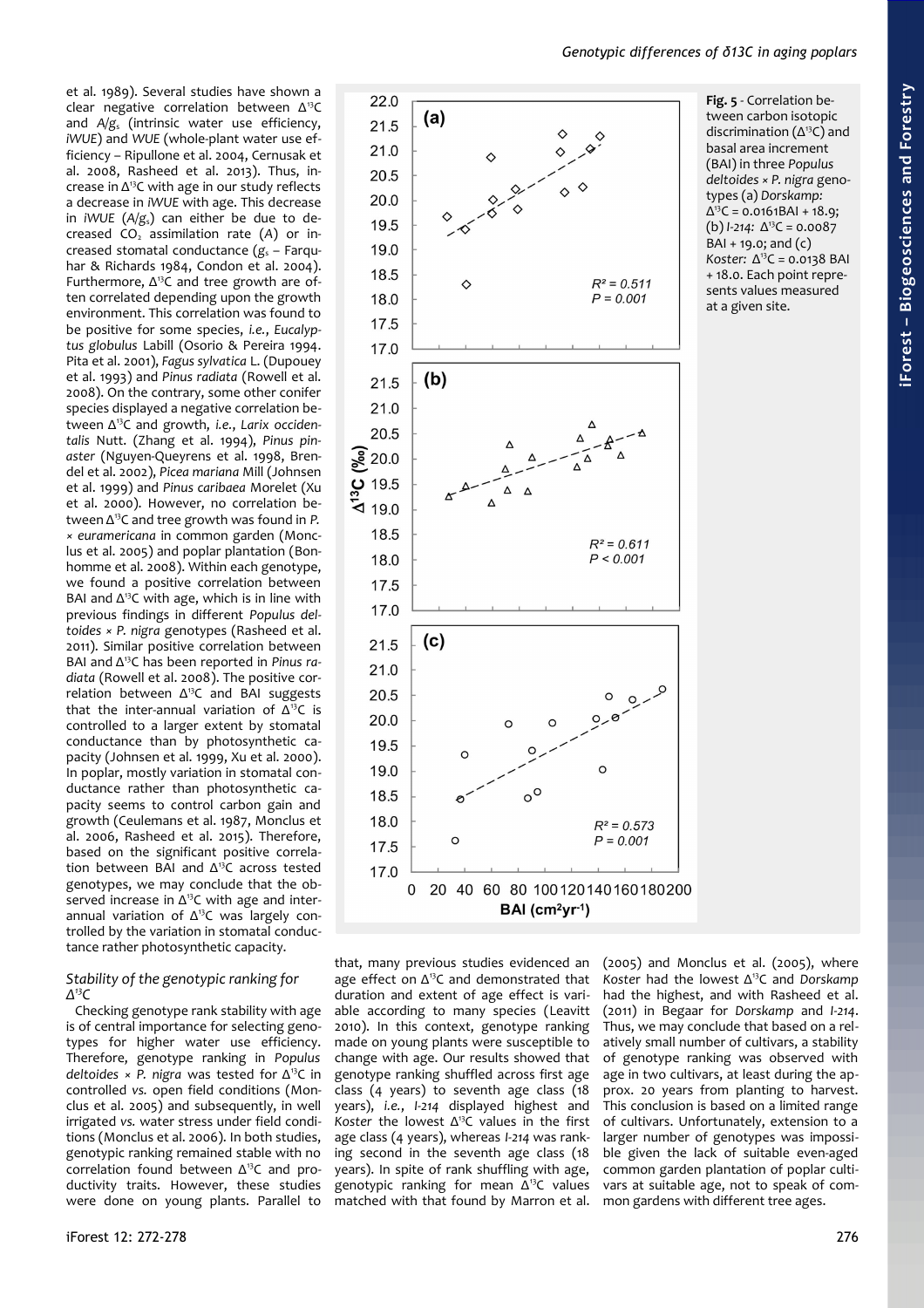# **Conclusion**

In this study,  $\Delta^{13}C$  assessed from the year 2009 increased with tree age in the three genotypes, indicating a decrease in water use efficiency with age at whole tree level. Furthermore, inter-annual variation of  $\Delta^{13}C$ was found positively correlated to BAI in all genotypes which shows that  $\Delta^{13}$ C was largely controlled by stomatal conductance rather photosynthetic capacity. Significant genotypic effect was detected for mean Δ <sup>13</sup>C over the tested period. The genotypic ranking of  $\Delta^{13}$ C was: (i) maintained among the three *Populus deltoides × P. nigra* genotypes, despite of crossing detected with tree age; (ii) found consistent with the previous ranking for Δ13C. Finally, *Koster* genotype was found highly water use efficient and productive with age among the tested genotypes. However, further studies are required to test other genotypes as well.

#### **Acknowledgements**

The authors are very grateful to Cyril Buré (INRA, UMR EEF) for helping in arranging the field visits and in collecting samples together with the different technicians of CRPF. Christian Hossann and Claude Bréchet (INRA, UMR EEF), for spending time doing all isotope analyses. Finally, we thank WFJ Parsons (CEF) for English editing. We are thankful to two anonymous reviewers for their suggestions to improve the manuscript. The research was supported by the European Union FP7 Project "Novel Tree Breeding Strategies" Project no. FP7 - 211868. F. Rasheed was supported by a grant from the Higher Education Commission of Pakistan.

# **References**

- Bert D, Leavitt SW, Dupouey JL (1997). Variation of wood δ13C and water use efficiency of *Abies alba* during the last century. Ecology 78: 588- 1596. - doi: [10.1890/0012-9658\(1997\)078\[0588:](https://doi.org/10.1890/0012-9658(1997)078%5B0588:ZMIIAL%5D2.0.CO;2) [ZMIIAL\]2.0.CO;2](https://doi.org/10.1890/0012-9658(1997)078%5B0588:ZMIIAL%5D2.0.CO;2)
- Billings SA, Boone AS, Stephen FM (2016). Treering  $δ<sup>13</sup>C$  and  $δ<sup>18</sup>O$ , leaf  $δ<sup>13</sup>C$  and wood and leaf N status demonstrate tree growth strategies and predict susceptibility to disturbance. Tree Physiology 36: 576-588. - doi: [10.1093/treephys/tpw](https://doi.org/10.1093/treephys/tpw010)  $010$
- Bonhomme L, Barbaroux C, Monclus R, Morabito D, Berthelot A, Villar M, Dreyer E, Brignolas F (2008). Genetic variation in productivity, leaf traits and carbon isotope discrimination in hybrid poplars cultivated on contrasting sites. Annals of Forest Science 65: 503. - doi: [10.1051/for](https://doi.org/10.1051/forest:2008024) [est:2008024](https://doi.org/10.1051/forest:2008024)
- Brendel O, Le Thiec D, Scotti-Saintagne C, Bodénès C, Kremer A, Guehl J (2008). Quantitative trait loci controlling water use efficiency and related traits in *Quercus robur* L. Tree Genetic and Genomes 4: 263-278. - doi: [10.1007/s11295-](https://doi.org/10.1007/s11295-007-0107-z) [007-0107-z](https://doi.org/10.1007/s11295-007-0107-z)
- Brendel O, Pot D, Plomion C, Rozenberg P, Guehl J (2002). Genetic parameters and QTL analysis of  $\delta^{13}$ C and ring width in maritime pine. Plant, Cell and Environment 25: 945-953. - doi: [10.1046](https://doi.org/10.1046/j.1365-3040.2002.00872.x) [/j.1365-3040.2002.00872.x](https://doi.org/10.1046/j.1365-3040.2002.00872.x)

Brienen RJW, Gloor E, Clerici S, Newton R, Arppe

L, Boom A, Bottrell S, Callaghan M, Heaton T, Helama S, Helle G, Leng MJ, Mielikäinen K, Oinonen M, Timonen M (2017). Tree height strongly affects estimates of water-use efficiency responses to climate and  $CO<sub>2</sub>$  using isotopes. Nature Communications 8: 288. - doi: [10.1038/s414](https://doi.org/10.1038/s41467-017-00225-z) [67-017-00225-z](https://doi.org/10.1038/s41467-017-00225-z)

- Cernusak LA, Winter K, Aranda J, Turner BL (2008). Conifers. Angiosperm trees and lianas growth whole plant water and nitrogen use efficiency and stable isotope composition ( $\delta^{13}C$ and  $\delta^{18}$ O) of seedlings grown in a tropical environment. Plant Physiology 148: 642-659. - doi: [10.1104/pp.108.123521](https://doi.org/10.1104/pp.108.123521)
- Ceulemans R, Impens I, Imler R (1987). Stomatal conductance and stomatal behaviour in *Populus* clones and hybrids. Canadian Journal of Botany 66: 1404-1414. - doi: [10.1139/b88-196](https://doi.org/10.1139/b88-196)
- Condon AG, Richards RA, Rebetzke GJ, Farquhar GD (2004). Breeding for high water-use efficiency. Journal of Experimental Botany 55: 2447-2460. - doi: [10.1093/jxb/erh277](https://doi.org/10.1093/jxb/erh277)
- Dillen S, Marron N, Koch B, Ceulemans R (2008). Genetic variation of stomatal traits and carbon isotope discrimination in two hybrid poplar families (*Populus deltoides* "S9-2" × *P. nigra* "Ghoy" and *P. deltoides* "S9-2" × *P. trichocarpa* "V24"). Annals of Botany 102: 399-407. - doi: [10.1093/aob/mcn107](https://doi.org/10.1093/aob/mcn107)
- Dupouey JL, Leavitt S, Choisnel E, Jourdain S (1993). Modeling carbon isotope fractionation in tree rings based on effective evapotranspiration and soil water status. Plant, Cell and Environment 16: 939-947. - doi: [10.1111/j.1365-3040.](https://doi.org/10.1111/j.1365-3040.1993.tb00517.x) [1993.tb00517.x](https://doi.org/10.1111/j.1365-3040.1993.tb00517.x)
- Duquesnay A, Bréda N, Stievenard M, Dupouey JL (1998). Changes of tree-ring  $δ<sup>13</sup>$ C and water use efficiency of beech (*Fagus sylvatica* L.) in north-eastern France during the past century. Plant Cell and Environment 21: 565-572. - doi: [10.1046/j.1365-3040.1998.00304.x](https://doi.org/10.1046/j.1365-3040.1998.00304.x)
- Ehleringer JR, Hall AE, Farquhar GD (1993). Water use in relation to productivity. In: "Stable Isotopes and Plant Carbon-Water Relations" (Ehleringer JR, Hall AE, Farquhar GD eds). Academic Press, New York, USA, pp. 3-8.
- Farquhar G, Richards R (1984). Isotopic composition of plant carbon correlates with water use efficiency of wheat genotypes. Australian Journal of Plant Physiology 11: 539-552. - doi: [10.1071/](https://doi.org/10.1071/PP9840539) [PP9840539](https://doi.org/10.1071/PP9840539)
- Farquhar G, Ehleringer J, Hubick K (1989). Carbon isotope discrimination and photosynthesis. Annual Review of Plant Physiology and Plant Molecular Biology 40: 503-537. - doi: [10.1146/](https://doi.org/10.1146/annurev.pp.40.060189.002443) [annurev.pp.40.060189.002443](https://doi.org/10.1146/annurev.pp.40.060189.002443)
- Francey RJ, Farquhar GD (1982). An explanation of <sup>13</sup>C/<sup>12</sup>C variations in tree rings. Nature 297: 28- 31. - doi: [10.1038/297028a0](https://doi.org/10.1038/297028a0)
- Guerrieri R, Mencuccini M, Sheppard LJ, Saurer M, Perks MP, Levy P, Sutton MA, Borghetti M, Grace J (2011). The legacy of enhanced N and S deposition as revealed by the combined analysis of δ<sup>13</sup>C, δ<sup>18</sup>O and δ<sup>15</sup>N in tree rings. Global Change Biology 17: 1946-1962. - doi: [10.1111/j.136](https://doi.org/10.1111/j.1365-2486.2010.02362.x) [5-2486.2010.02362.x](https://doi.org/10.1111/j.1365-2486.2010.02362.x)
- Guy RD, Holowachuk DL (2001). Population differences in stable carbon isotope ratio of *Pinus contorta* Dougl. ex Loud.: relationship to environment, climate of origin, and growth potential. Canadian Journal of Botany 79: 274-283. -

## doi: [10.1139/b01-001](https://doi.org/10.1139/b01-001)

- Hothorn T, Bretz F, Westfall P (2008). Simultaneous inference in general parametric models. Biometrical journal 50: 346-363. - doi: [10.1002/](https://doi.org/10.1002/bimj.200810425) [bimj.200810425](https://doi.org/10.1002/bimj.200810425)
- IPCC (2013). Climate change 2013: the physical science basis. In "Contribution of Working Group I to the Fifth Assessment Report of the Intergovernmental Panel on Climate Change" (Stocker TF, Qin D, Plattner G-K, Tignor M, Allen SK, Boschung J, Nauels A, Xia Y, Bex V, Midgley PM eds). Cambridge University Press, Cambridge, United Kingdom and New York, NY, USA, pp. 1535.
- Johnsen KH, Flanagan LB, Huber DA, Major JE (1999). Genetic variation in growth carbon isotope discrimination and foliar N concentration in *Picea mariana*: analyses from a half diallel mating design using field grown trees. Canadian Journal of Forestry Research 29: 1727-1735. - doi: [10.1139/x99-144](https://doi.org/10.1139/x99-144)
- Lauteri M, Scartazza A, Guido MC, Brugnoli E (1997). Genetic variation in photosynthetic capacity, carbon isotope discrimination and mesophyll conductance in provenances of *Castanea sativa* adapted to different environments. Functional Ecology 11: 675-683. - doi: [10.1046/](https://doi.org/10.1046/j.1365-2435.1997.00140.x) [j.1365-2435.1997.00140.x](https://doi.org/10.1046/j.1365-2435.1997.00140.x)
- Leavitt SW (2010). Tree-ring C-H-O isotope variability and sampling. Science of Total Environment 408: 5244-5253. - doi: [10.1016/j.scitotenv.](https://doi.org/10.1016/j.scitotenv.2010.07.057) [2010.07.057](https://doi.org/10.1016/j.scitotenv.2010.07.057)
- Loader NJ, Roberston I, McCarroll D (2003). Comparison of stable carbon isotope ratios in the whole wood, cellulose and lignin of oak tree-rings. Palaeogeography, Palaeoclimatology, Palaeoecology 196: 395-407. - doi: [10.1016/](https://doi.org/10.1016/S0031-0182(03)00466-8) [S0031-0182\(03\)00466-8](https://doi.org/10.1016/S0031-0182(03)00466-8)
- Lamlom SH, Savidge RA (2003). A reassessment of carbon contents in wood: variation within and between 41 North American species. Biomass and Bioenergy 25: 381-388. - doi: [10.1016/](https://doi.org/10.1016/S0961-9534(03)00033-3) [S0961-9534\(03\)00033-3](https://doi.org/10.1016/S0961-9534(03)00033-3)
- Marron N, Villar M, Dreyer E, Delay D, Boudouresque E, Petit J-M, Delmotte FM, Guehl JM, Brignolas F (2005). Diversity of leaf traits related to productivity in 31 *Populus deltoides* × *Populus nigra* clones. Tree Physiology 25: 425- 435. - doi: [10.1093/treephys/25.4.425](https://doi.org/10.1093/treephys/25.4.425)
- McCarroll D, Loader NJ (2004). Stable isotopes in tree rings. Quaternary Science Reviews 23: 771-801. - doi: [10.1016/j.quascirev.2003.06.017](https://doi.org/10.1016/j.quascirev.2003.06.017)
- McCarroll D, Pawellek F (2001). Stable carbon isotope ratios of *Pinus sylvestris* from northern Finland and the potential for extracting a climate signal from long Fennoscandian chronologies. The Holocene 11: 517-526. - doi: [10.1191/](https://doi.org/10.1191/095968301680223477) [095968301680223477](https://doi.org/10.1191/095968301680223477)
- Monclus R, Dreyer E, Delmotte FM, Villar M, Delay D, Boudouresque E, Petit JM, Marron N, Bréchet N, Brignolas F (2005). Productivity leaf traits and carbon isotope discrimination in 29 *Populus deltoides × P. nigra* clones. New Phytologist 167: 53-62. - doi: [10.1111/j.1469-8137.2005.01](https://doi.org/10.1111/j.1469-8137.2005.01407.x) [407.x](https://doi.org/10.1111/j.1469-8137.2005.01407.x)
- Monclus R, Dreyer E, Villar M, Delmotte FM, Delay D, Petit JM, Barbaroux C, Le Thiec D, Bréchet C, Brignolas F (2006). Impact of drought on productivity and water- use efficiency in 29 genotypes of *Populus deltoides × Populus nigra*. New Phytologist 169: 765-777. - doi: [10.1111/j.14](https://doi.org/10.1111/j.1469-8137.2005.01630.x)